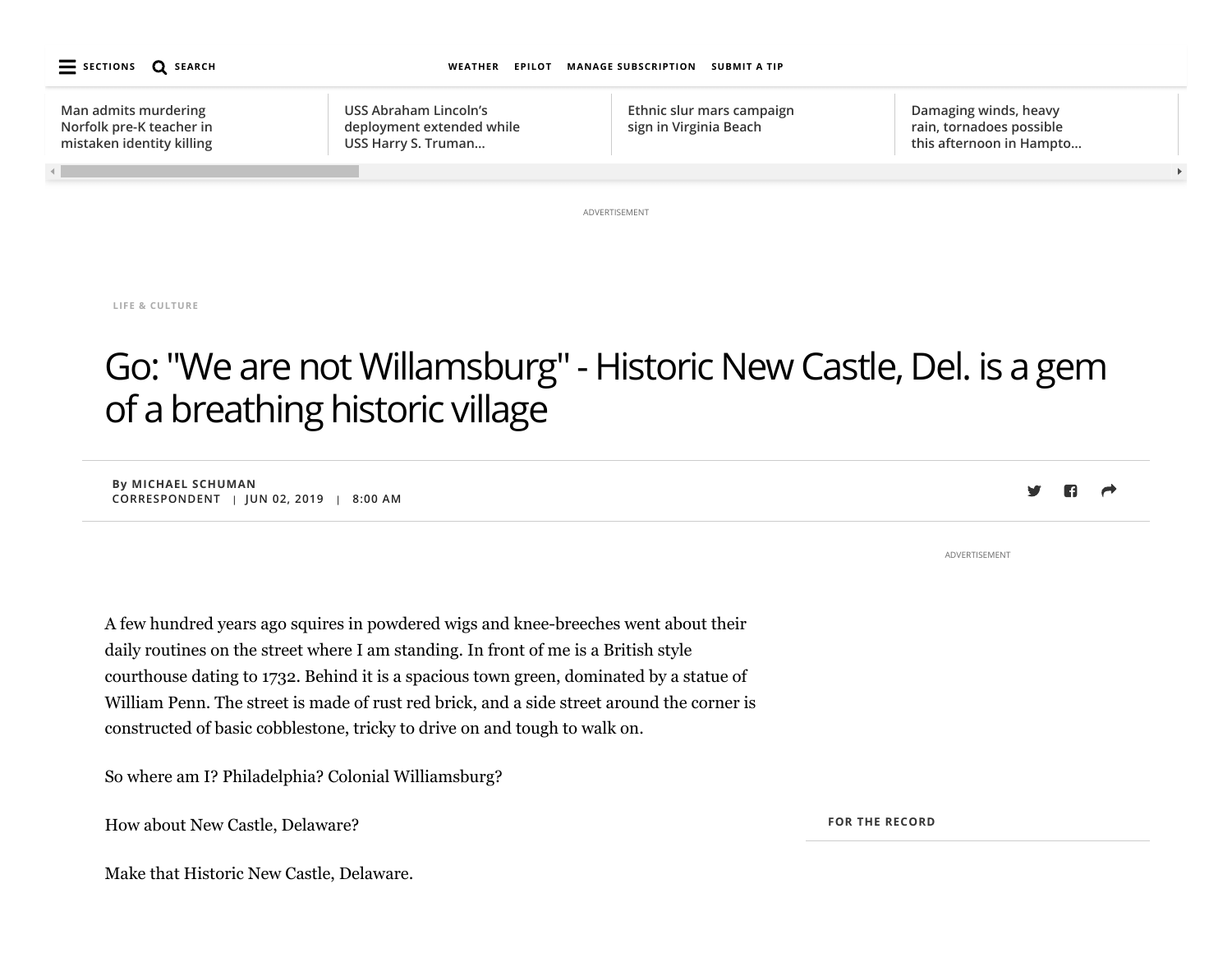Much of New Castle is an unspectacular suburb of Wilmington. But Historic New Castle is a 20-odd-square block of historic buildings, including Georgian, Federal and Victorian architecture. But, Brian Cannon, lead interpreter at the New Castle Courthouse Museum, advises, "We are not a Williamsburg." Some buildings are open as house museums; others are restaurants and galleries, but private citizens live in the majority of the sidewalk-hugging homes.

To be honest, Historic New Castle is a little heard-of place in a little heard-from state. New Castle was Delaware's first capital, so it is well-known by Delaware schoolchildren. But it's not a stretch to say that many residents of the country's East Coast know Delaware for the 15-minute-long drive through its northern corner that takes one to Philadelphia and New York. That is a shame because Historic New Castle is a gem of a

breathing historic village that doesn't really look like its better-known colonial neighbors.

Historic New Castle was a place where things didn't change much from year to year. However, that changed in 2013 when the National Park Service entered the picture. Today the courthouse is a partner with First State National Historical Park, founded to preserve the places that commemorate the settlement of the first state to ratify the United States Constitution. But First State National Historical Park is not like most National Park Service properties that consist of a single building or battlefield. There are seven units, scattered throughout the state from Wilmington in the north to Lewes in the south.

While the only parts of Historic New Castle that are also in the National Park Service site are The Green and the buildings on it (most notable the courthouse), there is enough intrigue in the old town to occupy visitors' time for the better part of a day. For one thing, it is fun just to wander the streets not knowing what you will come across on the next block.

The best place to begin a visit is the town visitor center, located in a former arsenal on Market Street. Exhibits and a viewing area for a short introductory film today occupy the

 $h^{(1)} = h^{(1)} = h^{(1)} = h^{(1)} = h^{(2)} = h^{(3)} = h^{(4)} = h^{(5)} = h^{(6)} = h^{(7)} = h^{(8)} = h^{(9)} = h^{(10)} = h^{(10)} = h^{(11)} = h^{(11)} = h^{(10)} = h^{(11)} = h^{(11)} = h^{(11)} = h^{(11)} = h^{(11)} = h^{(11)} = h^{(11)} = h^{(11)} = h^{(11)} = h^{(11)} = h^{(11)} = h^{(11)} = h^{(11)} = h^{(11)} = h^{(11)} = h^{(11)} = h$ 

Editor's note Go is an occasional travel feature spotlighting places to go and things to within an eight-hour's drive of Hampton Roads.

#### **LATEST LIFE & CULTURE**

#### **LIFE & [CULTURE](https://www.pilotonline.com/life/#nt=taxonomy-article)**

**[How Nice: This stranger hits a homerun with](https://www.pilotonline.com/life/vp-db-hownice-wallet-1021-20191021-oxfgbxpb5zgipbitcdc5jluy2m-story.html#nt=related-content) honesty OCT 21, 2019**

#### **[TRAVEL](https://www.pilotonline.com/life/travel/#nt=taxonomy-article) NEWS**

**[What A Trip: International Peace Garden](https://www.pilotonline.com/life/travel/vp-db-whatatrip-north-dakota-1020-20191020-ce7tjmdlcfgcnntcmjstexbdua-story.html#nt=related-content) OCT 20, 2019**

#### **HOME & [GARDEN](https://www.pilotonline.com/life/home-garden/#nt=taxonomy-article)**

**[Hot Property: Producer Joel Silver](https://www.pilotonline.com/life/home-garden/vp-hl-hot-property-joel-singer-1019-20191019-jin7w2nakrhrzopom33itucpve-story.html#nt=related-content) eyes a record-breaking sale in Brentwood OCT 19, 2019**

#### **HOME & [GARDEN](https://www.pilotonline.com/life/home-garden/#nt=taxonomy-article)**

**[Treasures: Steinway square grand](https://www.pilotonline.com/life/home-garden/vp-hl-treasures-piano-1019-20191019-4473y5zgizbxtp7lcrrw34rrre-story.html#nt=related-content) piano needs substantial repairs OCT 19, 2019**

#### **HOME & [GARDEN](https://www.pilotonline.com/life/home-garden/#nt=taxonomy-article)**

**Garden Q&A: A lot is going on [behind the daily cup of coffee we](https://www.pilotonline.com/life/home-garden/vp-hl-spencer-coffee-1019-20191019-b63irurek5azrcrtrdd2ax76ly-story.html#nt=related-content) enjoy OCT 19, 2019**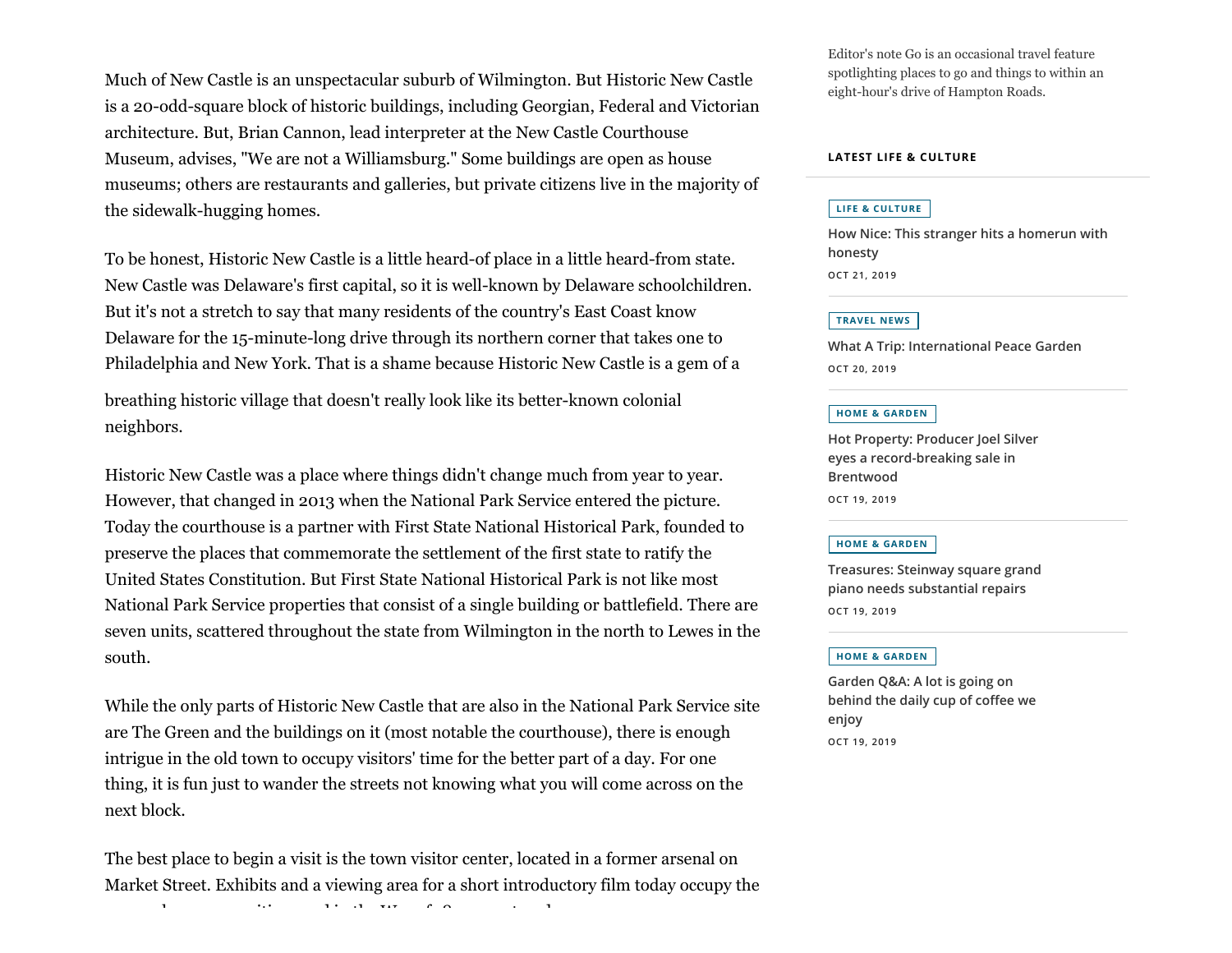space where ammunition used in the War of 1812 was stored.

Just around the corner is the courthouse, the heart and soul of Historic New Castle. Two tables, one for the attorney, the other for the court clerk, are topped with items such as spectacles, quill pens; handcuffs; a jail key; and a thick, old Bible. Kids love sitting in the defendant's box to play the — alleged — bad guy. They can also play the good guy by taking a seat behind the judge's bench and calling the court to order with a bang of a gavel.

The wooden staff on view, officially called a tipstaff, was used by a court official whose position was similar to a bailiff today. It was a sign of his authority. At the top of the tipstaff is a triangle painted red on one side and white on the other. It stood in a

sideways position until the jury reached a verdict. If a defendant was guilty, the red side was turned to face the courtroom. White indicated not guilty.

Until 1776, there was no such colony of Delaware. What is now Delaware were the lower three counties of the colony of Pennsylvania; hence, a stately statue of William Penn overlooks Market Square. It was in this courthouse on June 15, 1776 that Delaware declared its independence from Great Britain and at the same time waved goodbye to Pennsylvania.

A few visitor center galleries put Delaware's odd history into context. The colony was first settled by Sweden, and the Old Swedes Church, which depending on the source, is either the oldest or one of the oldest churches continually in use in the country. It is roughly five miles away in the city of Wilmington (More on that later.)

The Swedes and the Dutch settled different parts of what would become Delaware, but ultimately the British ruled the colony. Second floor exhibits also explore the African-American experience in Delaware, which wasn't a pleasant one. Slavery was legal here until the Civil War's end. Then in 1875 when the first of several pro-discrimination laws was passed, Jim Crow ruled with an iron fist for decades. On the flip side, Delaware played a major part in the Underground Railroad.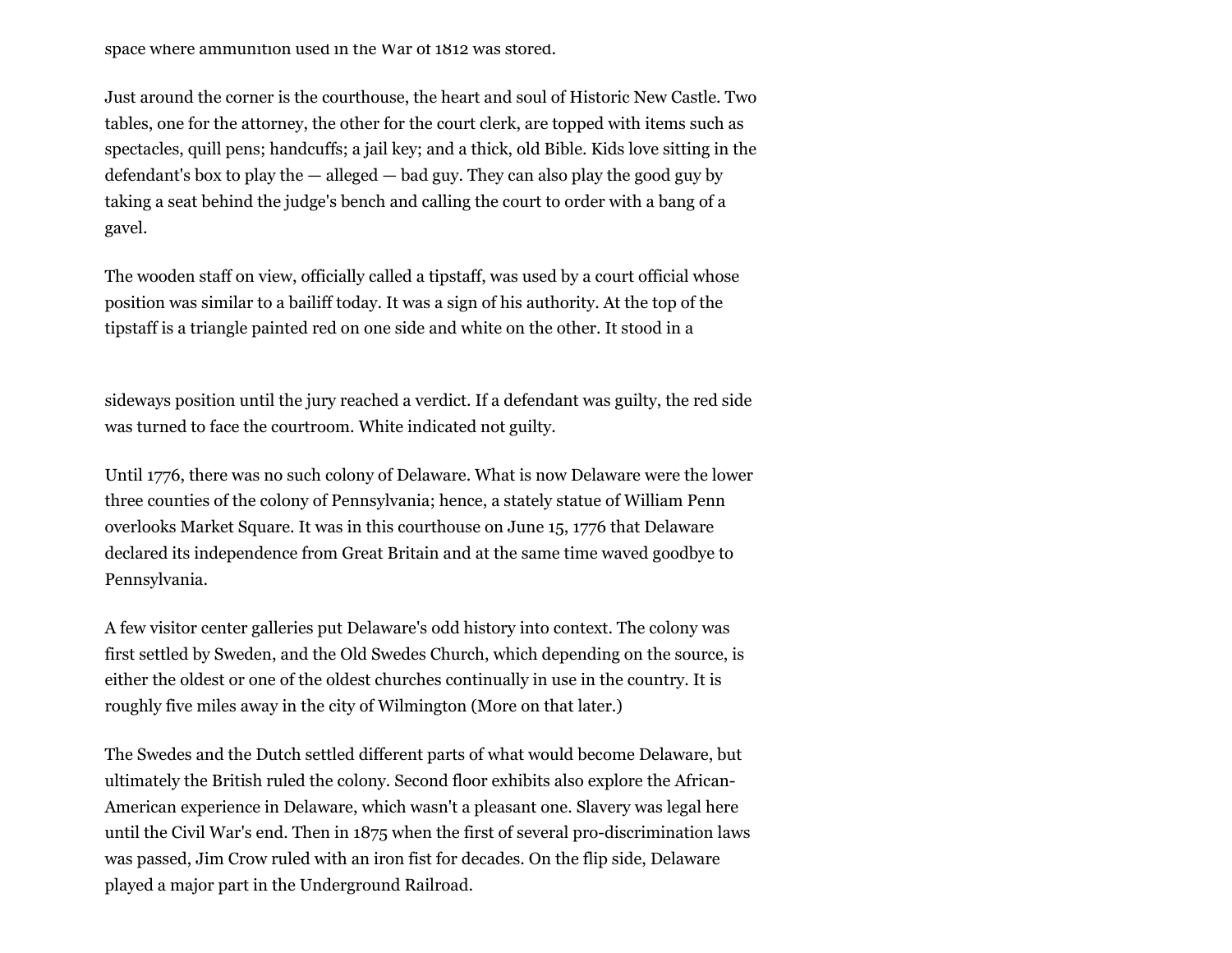To experience what life was like outside the confines of the courthouse, step inside any of three historic homes open to the public. Each is distinctly different from the others. The green paneling in the Georgian-style Amstel House, built in 1738, was a sign of a wealthy family in these parts. George Washington came to this house to celebrate the wedding of the daughter of then resident Governor Nicholas Van Dyke in 1784. Two original swatches of her wedding ensemble — one solid rusty brown, the other rusty brown with cream stripes — displayed in the front parlor; the tradition of brides wearing white did not begin until the reign of Queen Victoria in the next century.

The cozy Dutch House, brick with red door and shutters and a massively sloping roof, is the oldest house in New Castle and the second oldest in the state. Constructed between 1690 and 1700, it was initially home to a colonial artisan. Period furniture includes a

pouting chair, crafted for crabby toddlers to spend a time out while having a bad day. It's fun to spend a few moments trying to guess the purposes of the Dutch-colonial cooking utensils in the kitchen.

Down by the Delaware River is the aristocratic Read House and Gardens. The 14,000 square foot, 22-room house reflects the styles of the three families who lived there: the Reads and Coupers in the 19th century and the Lairds, relatives of the famed Dupont family, in the early 20th century. The range of décor is wide, with trompe-l'oeil designs, gilded fanlights, and gardens dating to 1847.

It's roughly a 20-minute drive from New Castle to inner-city Wilmington where remnants of Delaware's earliest days, and part of First State National Historical Park, exist. The site of Fort Christina, where Swedes and Finns settled in 1638 is today marked with a monument. But Old Swedes Church still stands like a stone sentinel guarding its old burial ground. Built in 1698 and 1699, it is one of the few surviving remnants of the original New Sweden Colony.

Even though the church has witnessed centuries of history, officials discovered not long ago that is never too late to learn something new. In the 1990s craftsmen refurbishing the house of worship peeled away dozens of layers of paint on a wooden door — only to

 $f(x) = f(x) + f(x) + f(x) + f(x) + f(x) + f(x)$  if  $f(x) = f(x) + f(x) + f(x) + f(x) + f(x) + f(x) + f(x)$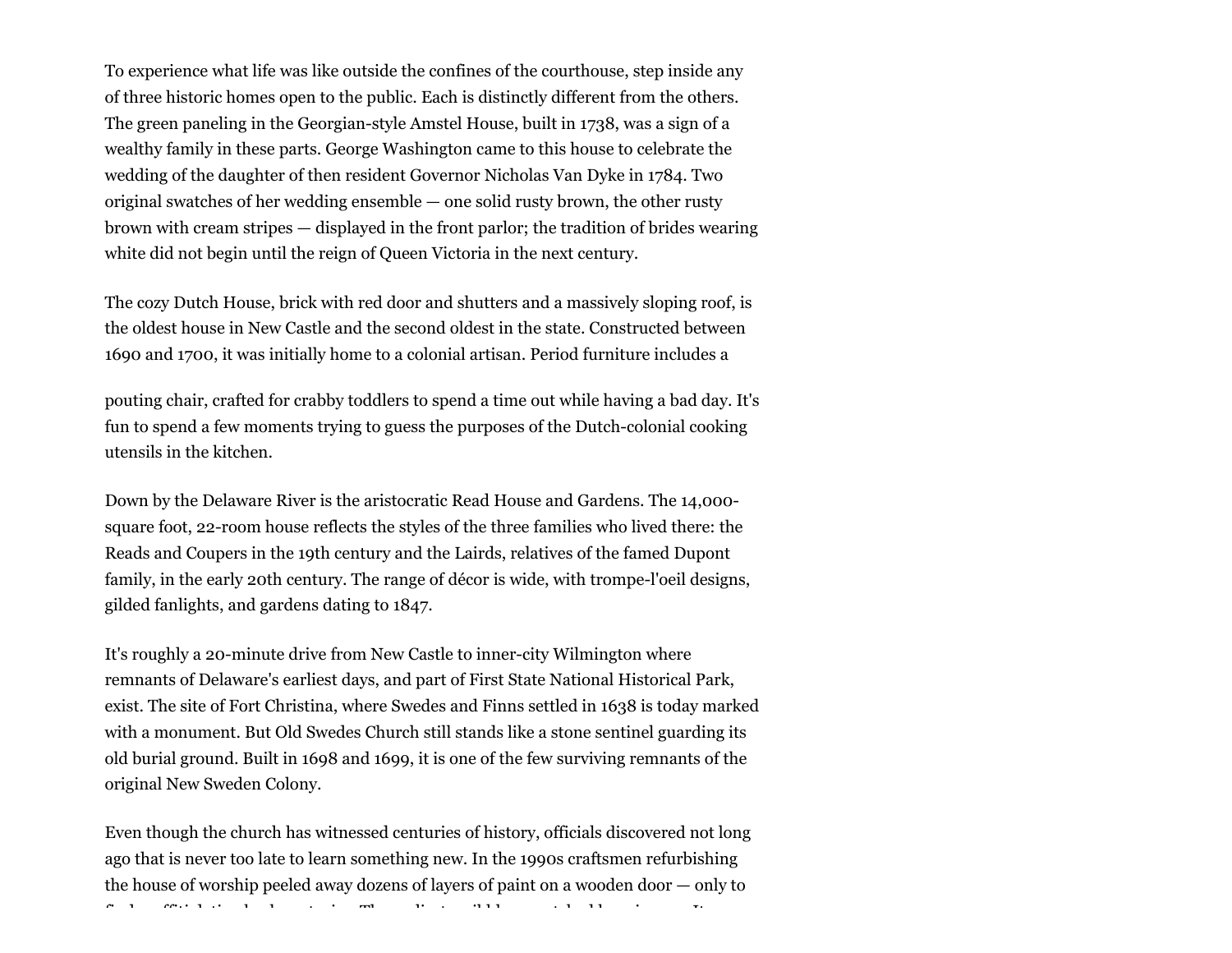find graffiti dating back centuries. The earliest scribble was etched here in 1711. It was ultimately decided not to repaint the door and the graffiti of ghosts past is displayed for visitors to see.

Before leaving, be sure to spend some time in the Hendrickson House, built between 1722 and 1730 as a private residence. Today it offers a look at the time when the colonial Swedes and Dutch were in power. For example, flax was the fabric of choice in this time and place. It wasn't as flammable as cotton and it kept moisture off one's skin. Children as young as four learned how to spin flax into thread and in order to bleach flax white it was soaked in urine and set out in the sun to dry.

And that's one detail you likely remember long after you have forgotten who was married in the Amstel House.

**if you go**

## **Information**

#### **LATEST LIFE & CULTURE**

**[How Nice: This stranger hits a homerun with honesty](https://www.pilotonline.com/life/vp-db-hownice-wallet-1021-20191021-oxfgbxpb5zgipbitcdc5jluy2m-story.html#nt=related-content) OCT 21, 2019**

**[What A Trip: International Peace Garden](https://www.pilotonline.com/life/travel/vp-db-whatatrip-north-dakota-1020-20191020-ce7tjmdlcfgcnntcmjstexbdua-story.html#nt=related-content) OCT 20, 2019**

**[Hot Property: Producer Joel Silver eyes a record-breaking sale in Brentwood](https://www.pilotonline.com/life/home-garden/vp-hl-hot-property-joel-singer-1019-20191019-jin7w2nakrhrzopom33itucpve-story.html#nt=related-content) OCT 19, 2019**

**[Treasures: Steinway square grand piano needs substantial repairs](https://www.pilotonline.com/life/home-garden/vp-hl-treasures-piano-1019-20191019-4473y5zgizbxtp7lcrrw34rrre-story.html#nt=related-content)**

**OCT 19, 2019**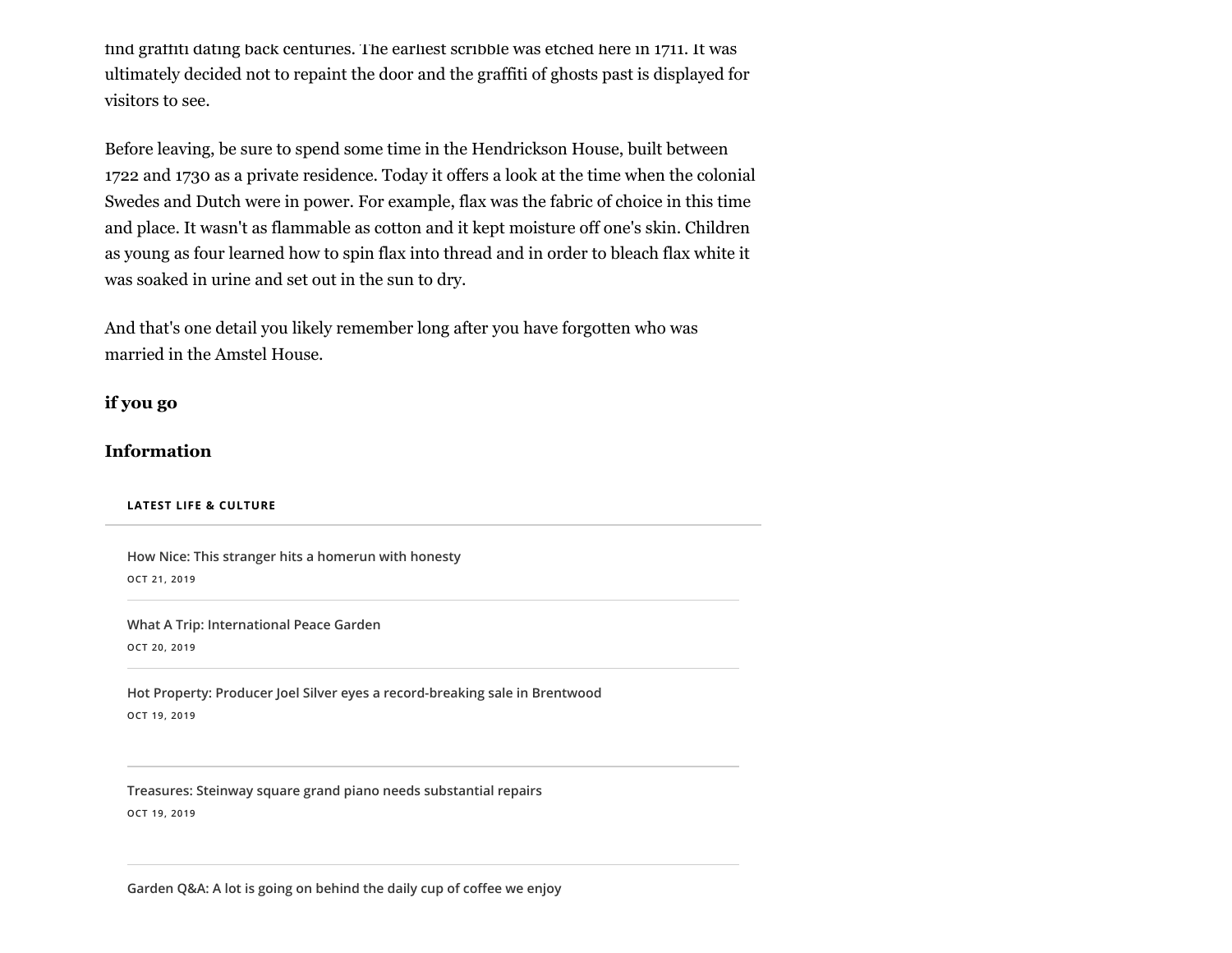New Castle, Delaware is about 240 miles north of Norfolk, Va. **<https://www.nps.gov/frst/index.htm>**

Dining suggestion: A few steps from the courthouse in Historic New Castle is Jessop's Tavern & Colonial Restaurant where the décor and menu are delightfully colonial. Entrees include: New Sweden meatloaf; shepherd's pie, and Hutspot Dutch pot roast, all priced at \$17. **[www.jessops-tavern.com](http://www.jessops-tavern.com/)**

### **Lodging**

Terry House Bed and Breakfast, 130 Delaware St. in Historic New Castle (302) 322- 2505, rooms: \$100-\$125/night with full breakfast. **[www.terryhouse.com](http://www.terryhouse.com/)**

Sheraton Wilmington South New Castle, 365 Airport Road, (302) 328-6200, rates for doubles: \$119-\$189. **[www.marriott.com](https://www.marriott.com/hotels/travel/ilgsw-sheraton-wilmington-south-hotel/)**

Topics: [Travel,](https://www.pilotonline.com/topic/travel-topic.html#nt=taxonomy-article-inbody) [Places To Go,](https://www.pilotonline.com/topic/places-to-go-topic.html#nt=taxonomy-article-inbody) [Enterprise,](https://www.pilotonline.com/topic/enterprise-topic.html#nt=taxonomy-article-inbody) [Historic New Castle,](https://www.pilotonline.com/topic/historic-new-castle-topic.html#nt=taxonomy-article-inbody) [Delaware,](https://www.pilotonline.com/topic/delaware-topic.html#nt=taxonomy-article-inbody) [Colonial America](https://www.pilotonline.com/topic/colonial-america-topic.html#nt=taxonomy-article-inbody)

ADVERTISEMENT